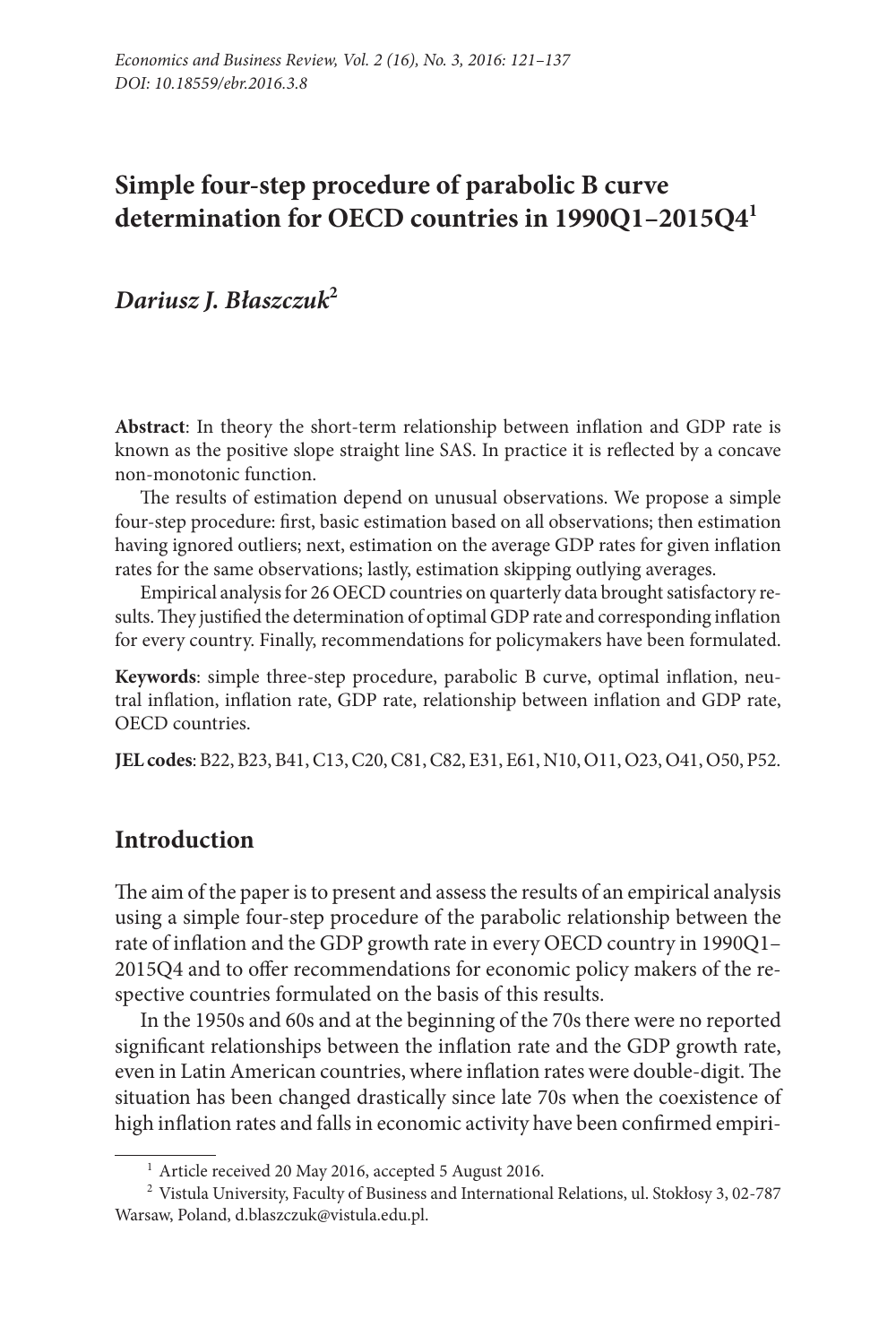cally. As a result more and more countries have introduced the independence of their central banks with the aim of keeping inflation within specific limits. Taylor's rule has become an often used instrument. There has also been a question: what should the inflation rate be? In this connection, a variety of negative and positive effects caused by both high inflation and deflation have been pointed out. More recently there has also been a fear of deflation measured by the index of prices of consumer goods and services.

In view of the above both theoretical studies as well as empirical ones for different countries at different time periods have been published on this subject. One has assumed both monotonic and non-monotonic dependencies. Different one-factor models as well as multi-factor ones have been applied and both linear and non-linear in their analytical forms have been assumed. Initially cross-section data, and later, panel ones have been used in empirical studies. However deflation has been generally overlooked in spite of the fact that it has coexisted with low (or even negative) GDP growth rates in many countries in recent years (for the first time since the great depression of 1929–1933).

In the case of a concave non-monotonic function there has been a problem of the maximum level of GDP rate, r\*(GDP), and of the corresponding optimal inflation rate,  $r^*(p)$ . One can easily determine these levels if a function describing the respective dependence and other explanatory variables in the case of multi-factor model are known. One has to admit, however, that the GDP growth rates have depended on factors specific to different countries at different times. Therefore, in the case of cross-section or panel data or when multi-factor models have been used, only r\*(p) have been computed. In spite of that  $r^*(p)$  and sometimes  $r^*(GDP)$  were determined for individual countries.

Nevertheless the differences between the estimates of these variables resulting, amongst others, from various periods of studies, have not been interpreted. All in all it is reasonable to compare the optimal inflation and the coexisting maximum GDP growth rate between the countries if they are determined for each country for the same period and on the basis of the identical one-factor models.

In the article in view of the above both increasing and decreasing monotonic relationships between inflation and the GDP growth rates are criticised based on the results of empirical studies of the author. Then a simple four-step procedure for determining the relationship between the variables is proposed. Subsequently this procedure is used for the determination, on the basis of quarterly data for 26 OECD countries in 1990–2015, of the parabolic (concave and non-monotonic) relationships between the inflation and GDP rates in different countries. On basis of the results it is concluded that the estimated relationships between the variables were statistically significant in all cases and, moreover, reliable economically for 25 countries.

Then the optimal inflation and the corresponding maximum GDP growth rate for every country have been computed. Moreover it has been concluded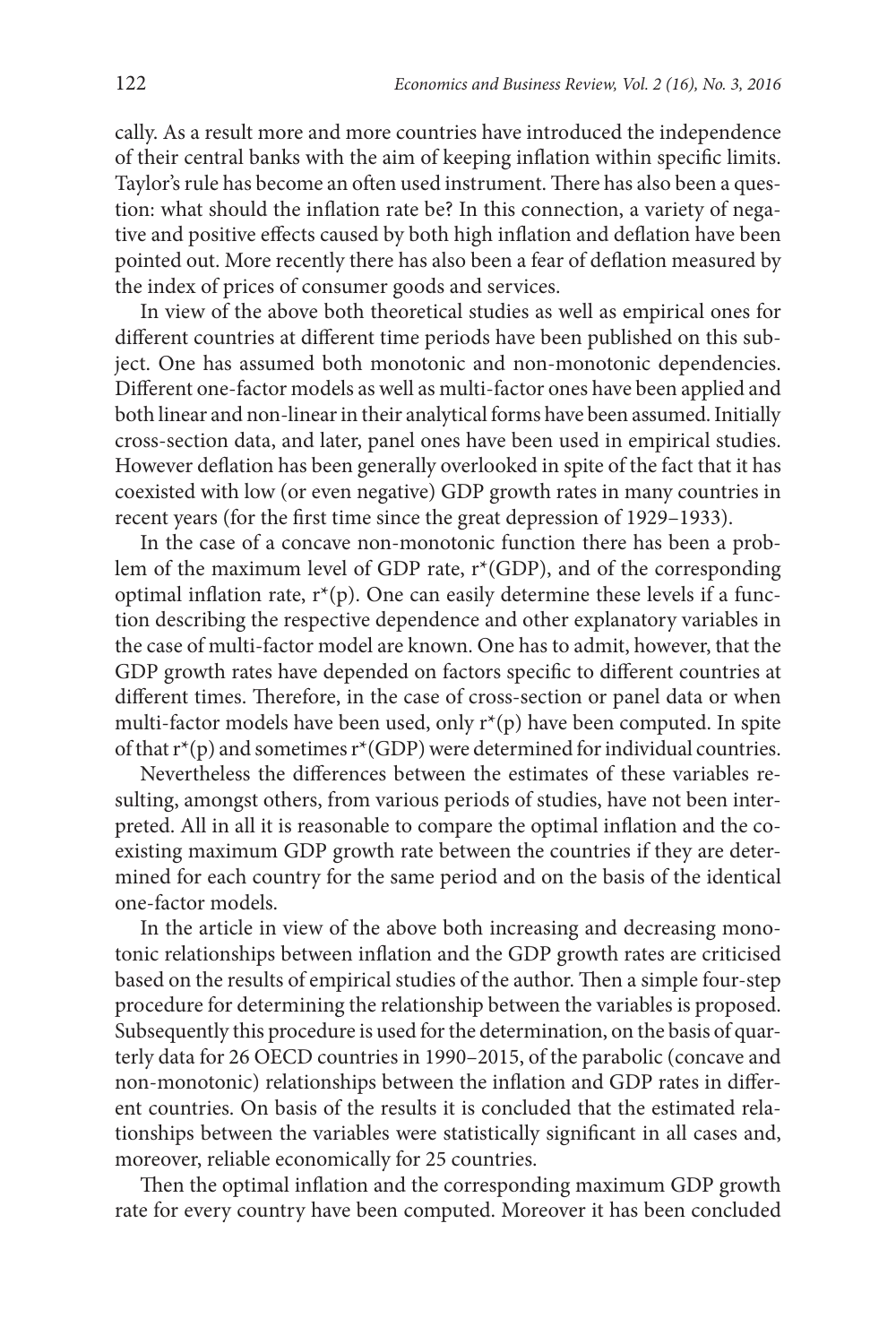that in the case of the analysed countries in the period considered there had been a noticeable linear relationship between  $r^*(p)$  and  $r^*(GDP)$ . On this basis, recommendations for economic policy makers of the countries with the maximum GDP growth rate definitely lower than in other countries with the similar optimal inflation have been formulated.

The paper is divided into three sections. Section 1 contains theoretical considerations on the relationship between inflation and the GDP rate whilst the second is devoted to empirical studies of this relationship. The analysis of the relationships between inflation and GDP rates in OECD countries in 1990– 2015 is presented in the last section. Data sources, assumptions and method of analysis, results of the study as well as recommendations for policymakers are provided in its subsections. The paper is closed with conclusions.

## **1. Theoretical considerations on the relationship between inflation and the GDP growth rate**

The relationship between inflation and the GDP growth rate is the subject of theoretical considerations primarily associated with many (the majority of?) economic policy aspects. Its shapes are different in the short term and in the long. Of greater interest is the short-term relationship – Short-Term Aggregated Supply Curve (SAS). Much attention is paid to this curve in macroeconomics, especially in conjunction with the curve of aggregate demand [Ball, Mankiw, and Romer 1988].

SAS can be estimated directly from empirical data. It can also be derived indirectly by inserting the reverse of the Phillips curve,  $r(p) = g(UNR)$ , into Okun's,  $r(GDP) = f(UNR)$ , yielding  $r(GDP) = f\{(G) | (p) \}$ . A common assumption is that Okun's and Phillips functions are monotonic and have positive slopes. The SAS curve when both functions are linear is presented in Figure 1a) and when both functions are convex – in Figure 1b).

The SAS values rise with the increase in inflation. Depending on the shape of the SAS curve they grow faster and faster or more and more slowly. The shape of the SAS curve, in turn, depends upon its characteristics, which are influenced by analytic forms of Okun's and Phillips functions. If both functions are linear SAS is also linear. In addition it is linear in some other special cases, for example, if both functions are hyperbolic, or when both are logarithmic. In turn if the Okun's curve is a hyperbolic function and the Phillips curve is logarithmic the SAS values grow faster and faster. On the other hand if the Okun's curve is a logarithmic function and the Phillips curve is hyperbolic the SAS values grow more and more slowly and it has a horizontal asymptote and it also has the left-hand lower border.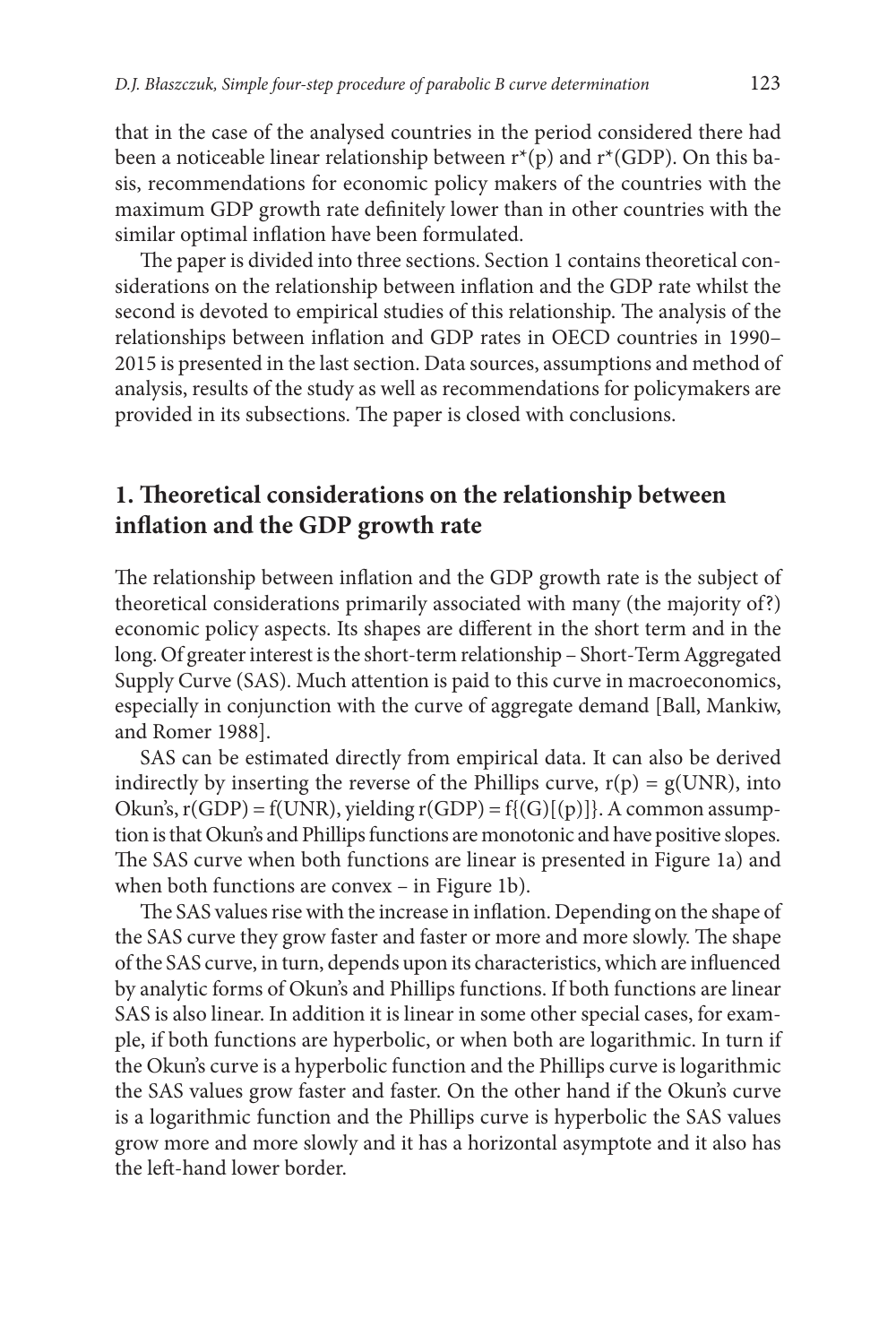

**Figure 1. Linear (a)) and nonlinear (b)) Okun, Phillips and SAS functions**

In addition, allowing for high unemployment rates, both negative GDP rates (with unemployment rates on the left from the point  $K_1$ ) and deflation (with unemployment rates below the point  $K_2$ ) occur. Depending on the relative positions and shapes of the Okun and Phillips curves there are different special cases regarding the SAS values. If  $K_{1}$  and  $K_{2}$  are equally distant from the origin of coordinates (when the negative GDP rate and deflation occur at the same unemployment rate), the SAS value is equal to 0. In turn, when  $K<sub>1</sub>$ is more distant than  $K_2$ , deflation is accompanied by a positive GDP growth rate. On the other hand when  $K_2$  is more distant than  $K_1$ , a negative GDP rate coexists with deflation.

Notwithstanding the foregoing and alluding to the hypothesis of Friedman's optimal inflation [eg. Baranowski 2008b], the concave non-monotonic relationship between inflation and GDP rate is shown (see Figure 2).

In such a situation the maximum rate of GDP,  $r^*(GDP)$ , coexisting with the optimal rate of inflation,  $r^*(p)$  is also examined [Kimbrough 1986; Diamond 1993; Akerlof, Dickens, and Perry 1996, 2000; Andersen 2002; Devereoux and Yetman 2002].

Bednarczyk [2011], who calls the optimal rate of inflation the neutral inflation, considers that its level is different for different countries and in different periods. In addition, in his opinion, it does not have to be close to any level, designated in any arbitrary manner [Bednarczyk 2012].



**Figure 2. Non-monotonic concave relationship between inflation and the GDP rate**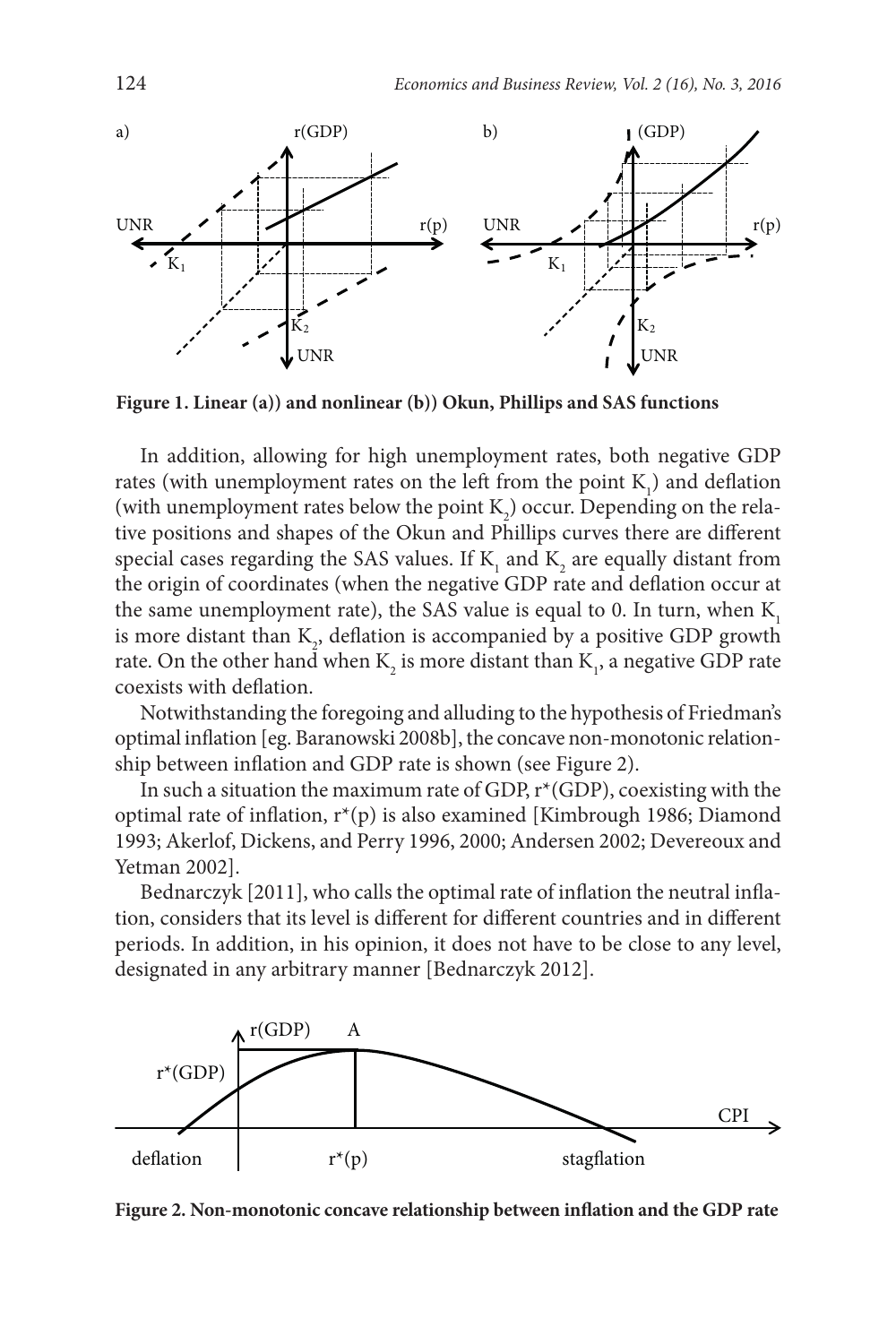## **2. Empirical studies of the relationships between inflation and GDP rate**

As it seems the first empirical study related explicitly to the SAS curve was performed by Lucas [1973, 1976] who used a power model (of classical Phillips curve). The purpose of his analysis was to investigate whether the relationship between the variability of inflation expectations and the volatility of supply associated with the business cycle are consistent with the theory. The test was based on data for 18 countries between 1953 and 1967. Summing up the investigation he stated that real GDP was more sensitive to changes in nominal GDP in countries with more stable inflation. So the results were basically in line with expectations. Similar results were achieved by the authors for other countries and other periods.

Sargent [1973] also applied the power model of aggregate supply. The real national income he expressed as a function of the capacities (measured by the capital or labour resources or their linear combination) and of a ratio of current inflation to inflation expectations in the previous period. A slightly modified version of this model was built by Sargent and Wallace [1975]. They claimed that only unexpected changes in inflation affect the supply. Similar results were obtained by Barro [1978]. The results of subsequent tests allowed him, however, to conclude that both the expected and unexpected changes affect the level of output.

A power model of aggregate supply for 43 countries on the basis of the available data after World War II was estimated by Ball, Mankiw, and Romer [1988]. In this model (New Keynesian Phillips Curve – NKPC) real GDP was explained by its level in the previous period, nominal GDP in the current period and time. They stated that inflation had a significant impact on the SAS elasticity and that this elasticity was negative except for the cases of high inflation (according to the polynomial equation of the second order this relationship would become negative when inflation was above 34%). In addition they demonstrated the superiority of the NKPC model over that proposed by Lucas.

Stanners [1993] examined both linear and parabolic relationships between the growth rate of GNP *per capita* and inflation. In one-factor models based on average values for different years for different groups of countries, parabolas have been, on the whole, convex but there were no relevant relationships between the variables analysed. Statistically significant dependence of inflation on global and regional common factors has been proven in later studies, [e.g. Ciccarelli and Mojon 2010; Hałka and Szafrański 2015].

Barro [1995] studied the influence of inflation on growth in about 100 countries in 1960–1990. He applied the instrumental variables estimation method and used several different instruments for inflation. Based on the results of the estimation for several different measures of inflation he stated that the increase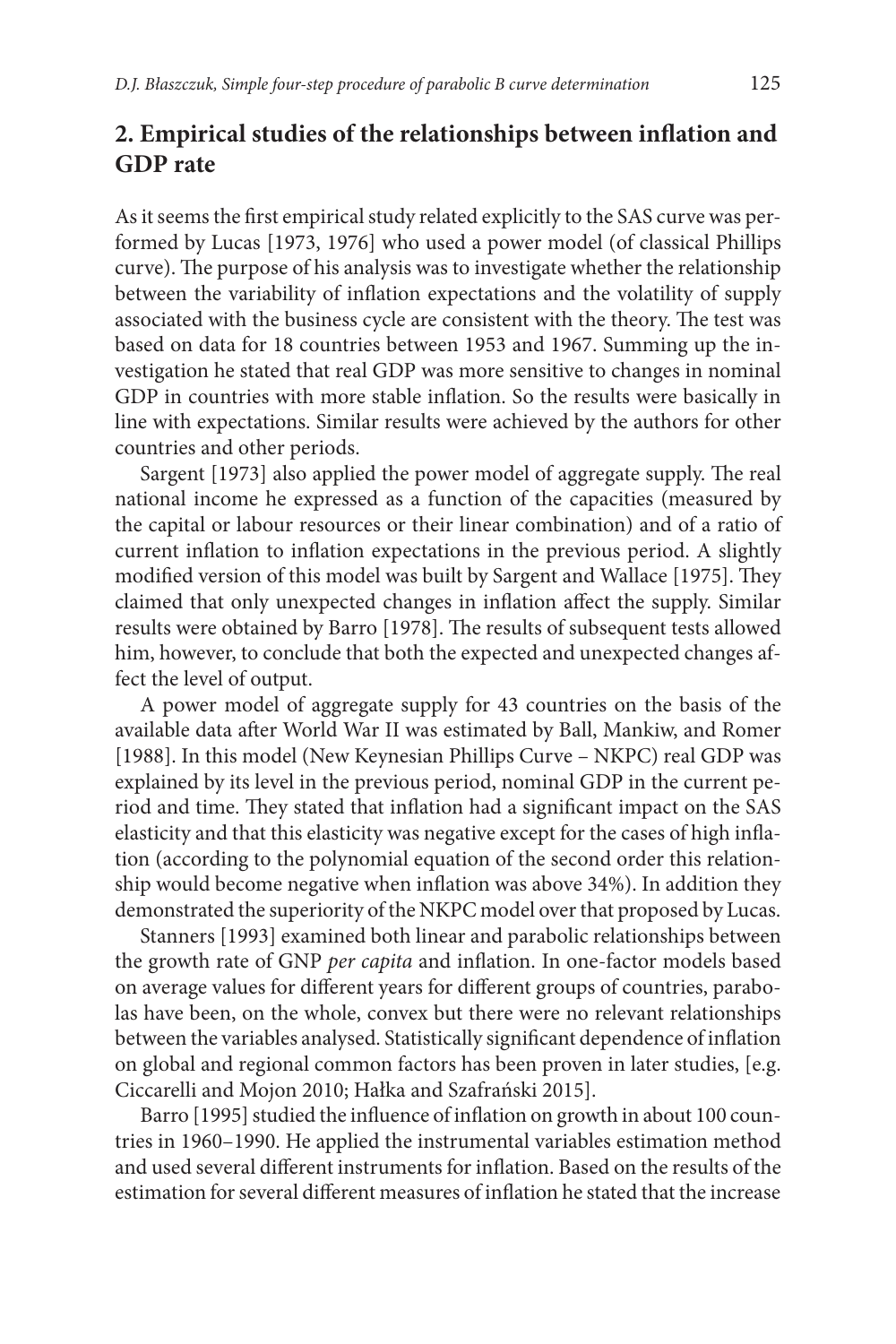in inflation by 10 percentage points caused the decline in the growth rate of GDP *per capita* of 0.2–0.3 percentage points.

Gamber [1996] built the two-equational VAR model with four quarters lag. The factors causing changes in production and changes in the prices he disaggregated as related to demand and related to supply. He estimated the model for the economy of the United States after World War II (1949Q1–1992Q4 in 1987 prices). Results of the model demonstrated, amongst others, that the aggregate supply curve was growing and that its slope was related to inflation (small in the 60s, large in the 70s, and a bit smaller in the 80s). Both the rapid increases in oil prices and the restrictive monetary policy had an impact on the aggregate supply.

Liberda, Rogut, and Tokarski [2002] analysed relationships between inflation and economic growth on the basis of the data for 19 OECD countries between 1982 and 1999 using a three-equational model (economic growth rate, investments and savings). They claimed that the increase in inflation by 10 percentage points caused a reduction in growth rate of GDP *per capita* by 0.5 percentage points.

Other conclusions were reached by Sarel [1996]. They were based on his research for 87 countries in the years 1970–1990 (divided into four five-year periods) and 12 levels of inflation. (Amongst 348 observations there were only two cases of deflation. The author has substituted them by the smallest observed positive values (0.1%). In addition, given the very strong asymmetry of the distribution of inflation rates the author used the logarithms of the inflation which were much closer to the normal distribution). He stated that zero, very low and low inflation had no significant effect on the GDP growth rate and that further increases in inflation – especially over 8% per year (named structural break point, nowadays known as optimal or neutral inflation) – resulted, mainly through a negative influence on efficiency and performance, in a strong reduction in the GDP growth rate (doubling the rate of inflation caused decrease of GDP rate by about 1.7 percentage points i.e. equal to the global average of GDP *per capita* growth rate over the period of investigation; in other words equal to the difference between the sustainable growth rate and stagnation). In the case where (important at the level of 1%) variables corresponding to particular countries were missed the level of structural change amounted to 10.1% and the negative impact of the increase of inflation above the structural change was about 35% weaker. In addition he showed that the absence of structural change in previous studies led to incorrect conclusions not only as to the strength of the relationships between inflation and GDP growth rate but also as to its direction that at lower levels of inflation was close to zero or even positive. This was particularly evident when the period analysed had been divided into five four-year periods. Then the level of structural change was 7.9%. The effect of inflation without accounting for structural change was about 4/5 lower and the positive impact of low inflation on the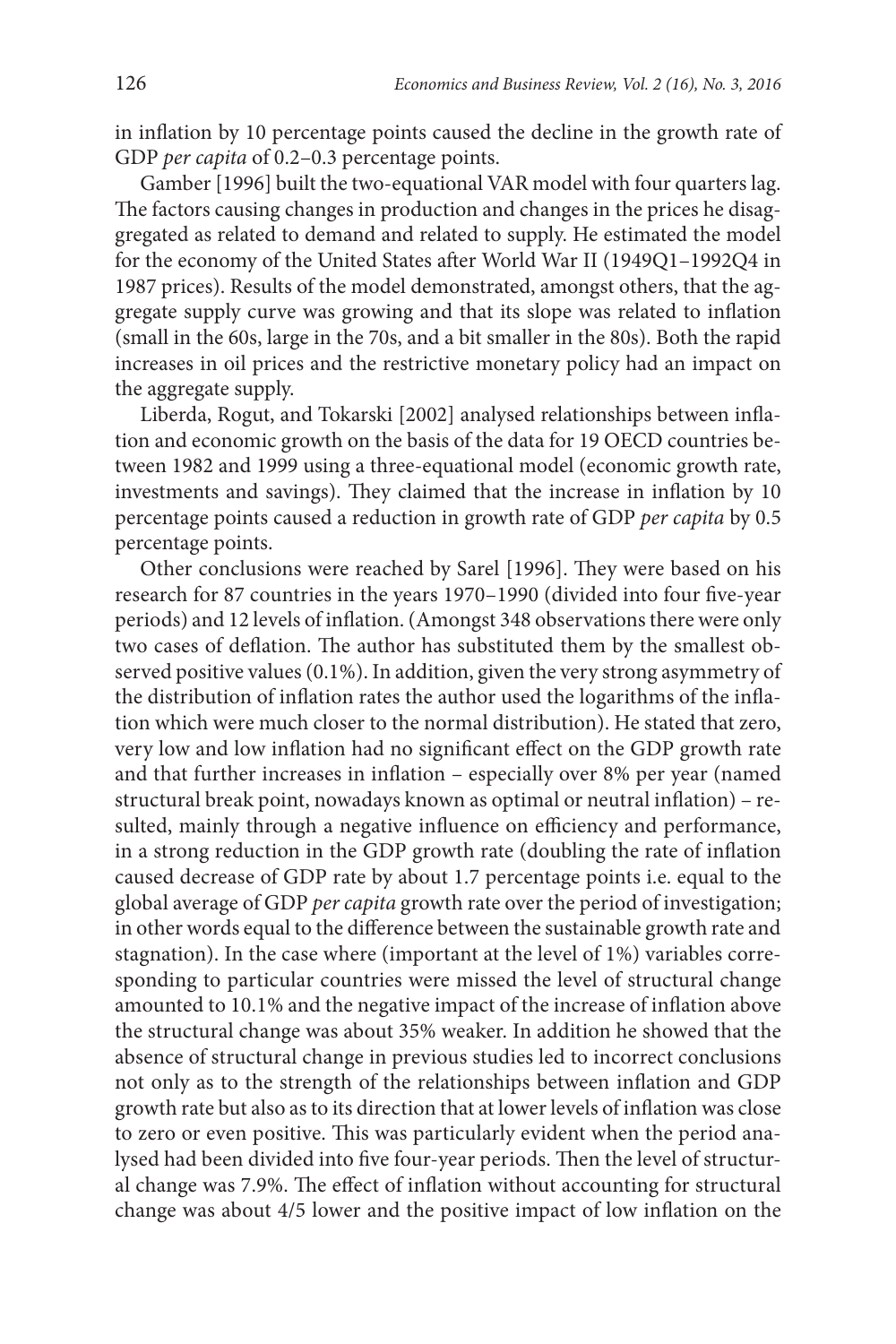rate of GDP growth was statistically significant. Therefore Sarel's model built for inflation consists of two linear functions: increasing for inflation rates below the structural change and decreasing – above it. I It was the first empirical study confirming the validity of one of the assumptions of M. Friedman's optimal inflation hypothesis.

Khan and Senhadji [2001] studied 26 industrialized countries between 1960 and 1998. They received the optimal inflation rate, measured by CPI, equal to 1–3%. Raczko [Baranowski 2008b] estimated its level for 22 OECD countries in 1972–2003 at 4% and Vinayagathasan [2013] found its level for 32 Asian countries in 1980–2009 at 5.43%. In contrast, Chang and Black [Baranowski 2008b] determined its level for the United States in 1929–1999 at 2.1% and Banasik [Baranowski 2008b] set the optimal rate of inflation (measured by the deflator of GDP) for Japan in 1972–2003 as equal to about 4.4%.

A number of studies of the discussed relationship were performed Baranowski [e.g. 2008a, 2008b]. He determined using the annual data for 15 OECD countries in 1972–2007 four types of non-linear functions: parabola, complex logarithmic function, complex exponential function and complex inverse trigonometric function. The first three have maximum; in addition, the exponential function has a horizontal asymptote (and therefore the impact of the marginal changes in the rate of inflation at its high levels on the GDP rate is negligible), logarithmic – slash, and the parabola does not have any. The author said that in the first three cases the short-term relationship was statistically irrelevant whilst the long-term relationship was important. The relationship was almost the same no matter what type of function (all three theoretical lines differed very slightly) but the estimates of the structural parameters were the most important in the exponential function, and the least – in the parabola. The optimal inflation remained within the limits of 3.9–4.3%. In addition the author stated that for the rates of inflation in the range of 1–7% the GDP rate was lower than the maximum of not more than 0.1 percentage points per year. The author did not state clearly whether he studied cases of deflation. However graphs showing the theoretical curves have indicated deflation of up to 2%.

In addition many of the issues concerning the empirical relationships between the GDP rate and inflation were treated in course of the short-term Phillips' curve analyses [eg. Błaszczuk 2015b; Błaszczuk 2015c, Chapter II]. In particular they were investigated when inflation was a function, inter alia, of the GDP growth rate expressed, for example, by the supply gap. Sometimes it was the relationship between real GDP and the deflator of GDP. Such a solution was criticised by M. Sarel [1996] who proved that CPI is a better regressor.

Notwithstanding the foregoing four empirical relationships between inflation and the GDP growth rate, that is SAS curves, have been derived from the empirical Okun's and Phillips curves. None of the respective SAS curves reflected, however, the distribution of the empirical data and the results differed,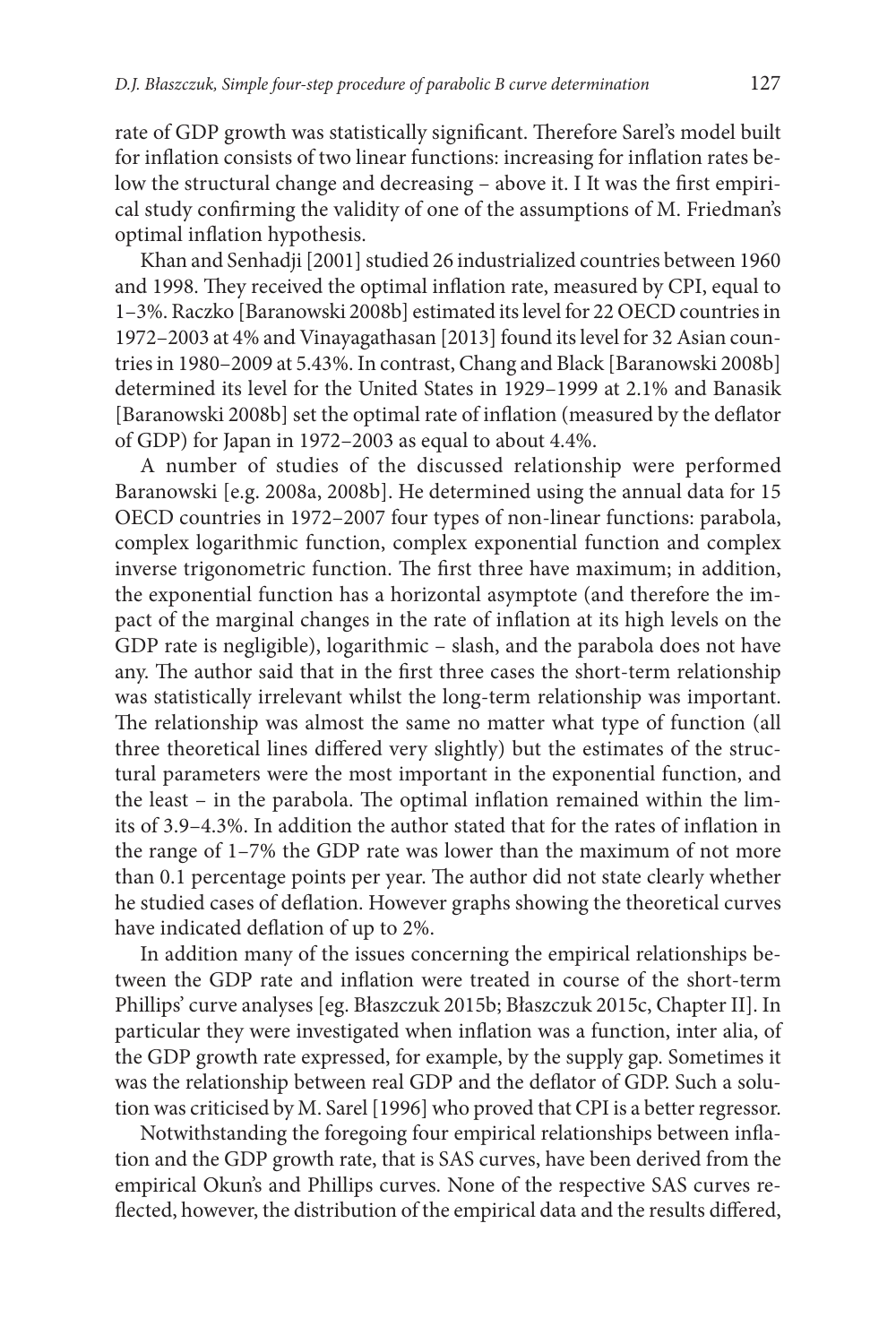usually to a great extent, from the results of a direct estimation of SAS curves based on the same data [eg. Błaszczuk 2015a; Błaszczuk 2015c, Chapter III].

Summing up different theoretical and empirical versions of SAS were developed. In particular linear increasing or decreasing functions or non-linear non-monotonic functions or non-linear functions increasing at an increasing rate have been assumed. Supply used to be a function of only one variable (inflation) or a greater number of variables (including inflation) In the case of non-linear functions or functions with more explanatory variables goodness of fit was, of course, the better. Studies have been carried out for many countries in one period (typically on the average data for several years) or on the basis of panel data, sometimes for individual countries. Data for different subperiods (months, quarters, years) were used in the analyses.

## **3. Analysis of relationships between inflation and GDP rates for OECD countries in 1990–2015**

#### **3.1. Data sources, assumptions and method of analysis**

We assume that both high and low inflation rates coexist with low GDP rates and that the respective function has a single maximum. Let us call this function the B curve. In the first approximation we assume that this is a polynomial of the second degree (parabola). These functions have been estimated on the OECD quarterly data [stats.oecd.org] separately for every one of the 33 OECD countries for which data on the CPI and for every one of the 25 countries for which data on the HCPI were known in spring 2014 [Błaszczuk 2014; Błaszczuk 2015c, Chapter IV]. Goodness of fit of these curves to the empirical data was not satisfactory although it was clearly better than in the case of linear functions, and the more than SAS functions based Okun's and Phillips' curves.

In view of the above we derive the relationship between the variables analysed using the following simple four-step procedure:

- 1. We estimate the B curve using all observations (step I) and we look for unusual observations (outliers).
- 2. We skip the outliers and estimate the B curve on the remaining observations (step II).
- 3. We estimate the B curve on average values of r(GDP) corresponding to the same individual levels of HCPI as in step II (step III).
- 4. We skip the outlying average observations and estimate the B curve on the remaining average values of r(GDP) corresponding to the individual levels of HCPI (step IV).

This procedure was used to estimate the B curve for every one of the 26 OECD countries for which data on HCPI were available in spring 2016. In many countries the number of observations in relation to the previous research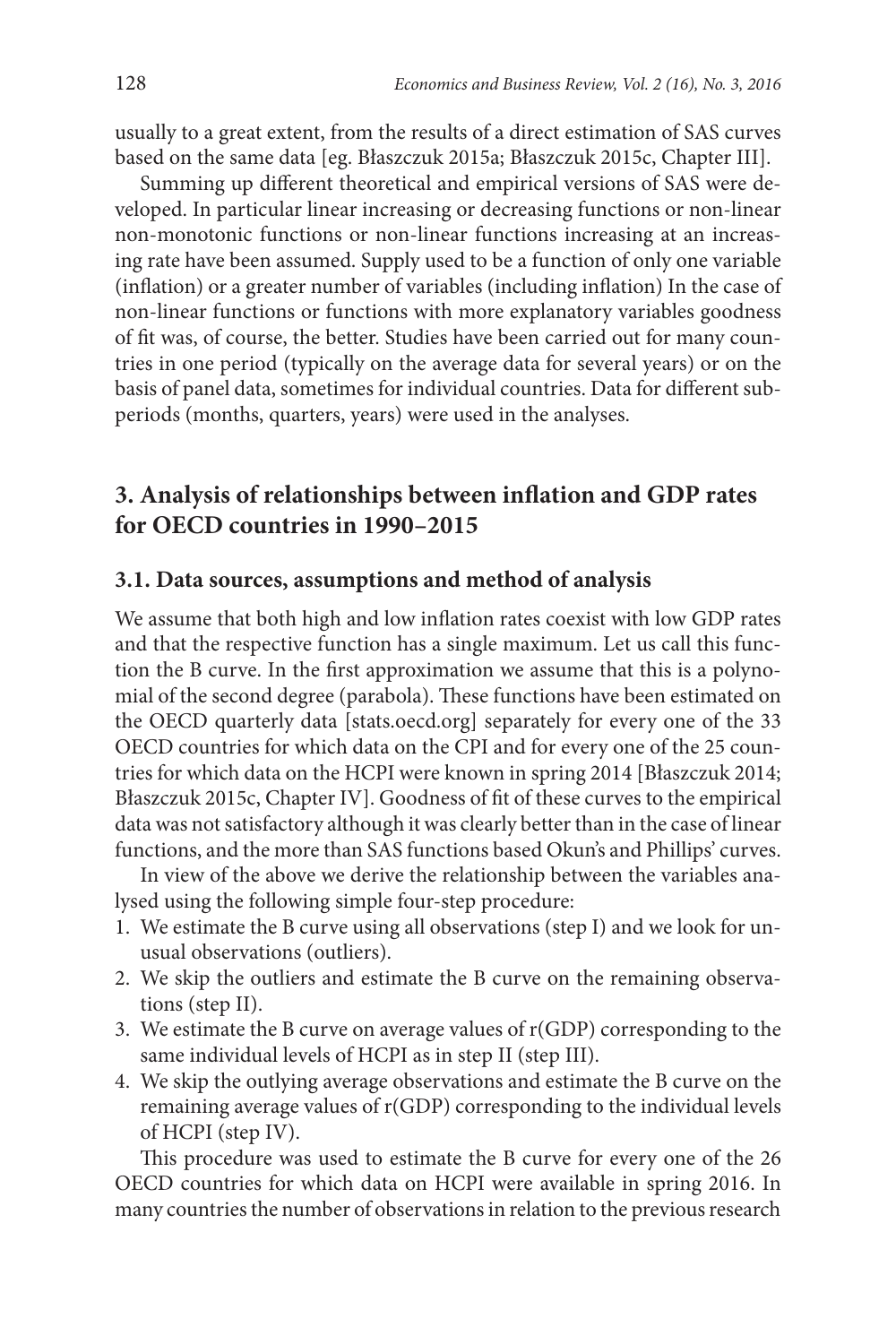has increased by much more than eight (for years 2014–2015) because of the availability of information for quarters prior to the periods of the previous investigation. As a result the number of observations, even after removal of the outlying observations and outlying average observations, in the vast majority of cases exceeded 60. There were smaller number of observations in case of the Czech Republic (59), Hungary (54) and Turkey (29). In case of Turkey only 54 newest observations (out of 103) were accepted at the first step because observations for this country can be generally divided into two not overlapping sets: 1990Q1–2002Q1 with inflation generally between 10% and 20% (but 38.8% in 1994Q2), and later on – with inflation as a rule less than 10% (see Figure 3 and Appendix, column 4).



**Figure 3. The number of observations in the subsequent steps of estimation of the linear SAS function and the parabolic B curve**

The next step of the study is to compute the level of optimal inflation for each country and the corresponding maximum GDP growth rate as well as an estimation of the functional relationship between these variables.

#### **3.2. Results of the study**

As expected the values of the determination coefficients obtained are definitely higher than in a previous study and in addition are by far larger for quadratic than for linear functions. The highest values (generally above 0.5, in nine cases at least 0.68) have been obtained in the fourth stage of the procedure (see Figures 4 and 5, and Appendix, columns 5–12).

Relatively high levels of goodness of fit justify computation of coordinates of point A for every country under analysis, with the exception of Poland for which the B curve has the unusual (convex) shape. In the previous investiga-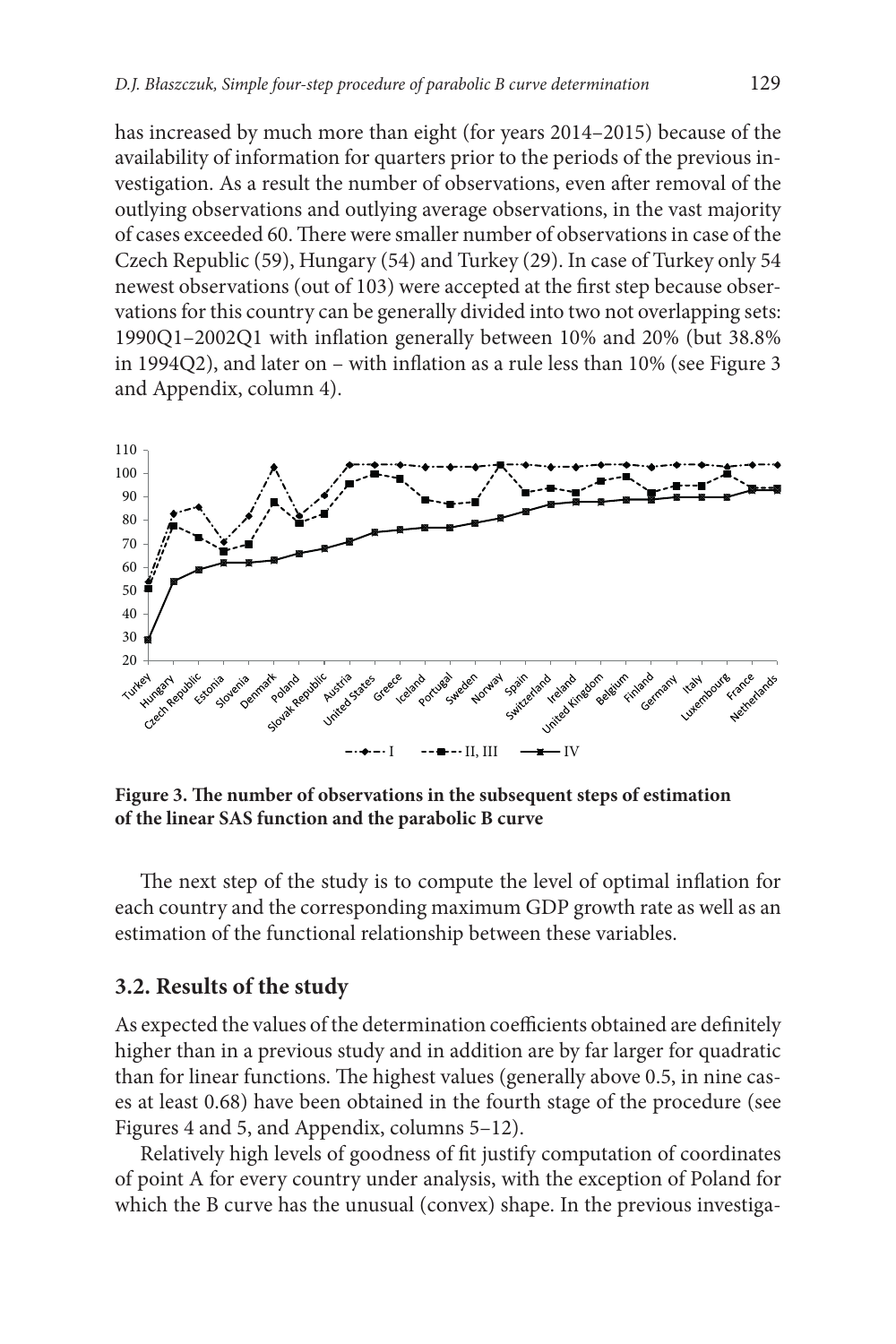

Figure 4. R<sup>2</sup> values for linear functions

tion [Błaszczuk 2014; Błaszczuk 2015c], we received unusual theoretical lines for Denmark, Iceland and Poland, and for Sweden in the case of the HCPI.

Outstanding results have been obtained for Iceland (cf. Figure 6 and Appendix, columns 15 and 18). The optimal inflation (relative to the previous quarter) exceeds 3.1% (approx. 13% per year) and the maximum GDP growth rate amounts to more than 2.6% (about 10.5% per year). High rates (1.9% and 2.1%, respectively) have been reached by Ireland. Turkey has reached a slightly larger GDP growth rate (2.2%) at a much lower inflation (0.9%). Slovakia has a little higher optimal inflation (2.2%) but significantly lower GDP rate (1.35%). GDP rates only a little different from that obtained by Slovakia have



Figure 5. R<sup>2</sup> values for quadratic functions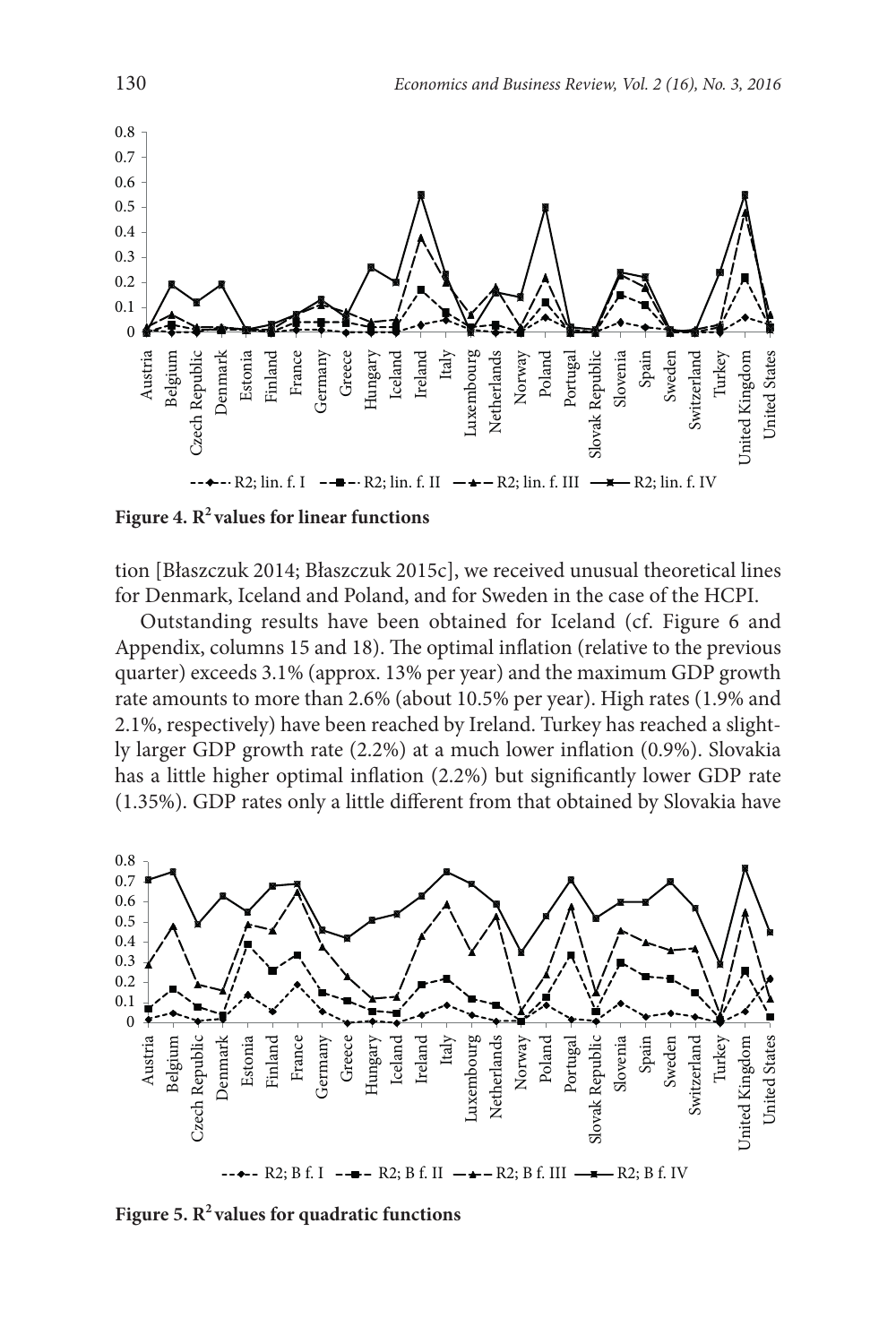been reached by Estonia (1.6%), Luxembourg (1.5%) and Slovenia (1.2%), but at much lower optimal inflation rates (respectively: 1.0%, 0.5% and 1.4%). By contrast Hungary with optimal inflation only a little higher than in Slovenia (1.7%) reached the GDP rate equal to only 0.8%.

Other countries have created quite a compact group in terms of the GDP growth rates (from 0.5% to 0.9%), but with very different levels of the optimal inflation rate (from 0.1% to 1.3%). Amongst them Sweden is outstanding with the highest GDP rate (1.1%) and quite a high inflation rate (0.9%).

The remaining countries have formed a few "strategic groups":

- a) with low (0.1–0.2%) inflation rates and medium (0.7%) GDP growth rates (The United Kingdom. Austria and the Netherlands);
- b) with medium levels (0.6% and 0.8%, respectively) of both variables (Denmark, Finland and the United States);
- c) with high levels (1.0–1.1% and 0.8–0.9%, respectively) of both variables (Czech Republic, Norway, Germany and Spain).

The remaining five countries have been characterised by the low GDP growth rates (0.5–0.6%). They have been achieved at medium low (0.4–0.5%) optimal inflation rates in Switzerland and France, the average (0.7%) optimal inflation in Belgium and high optimal inflation in Italy and Portugal (0.9% and 1,1%, respectively).

Furthermore let us note a kind of a functional relationship between the optimal inflation rates and maximum GDP growth rates for the countries analysed in the period under investigation. We see that the linear function only slightly differs from the second-order polynomial (see the lines on Figure 6).

Depending on the position of the point A for the given country in relation to the respective points on the theoretical lines all the countries under analysis have been divided into countries with adverse, similar and favourable relationships of  $r^*(GDP)$  to  $r^*(GDP)$ . Countries with adverse relationships are classified into three groups:

- a) high (from –51.5% to –40.4%): Italy, Greece, Portugal and Hungary;
- b) medium (from –29.9% to –21.4%): Switzerland, Belgium and France;
- c) low (from –18.8% to –12.0%): Slovakia, Norway, Czech Republic and Germany.

On the other hand there are countries with favourable relationships: a) low: Iceland and Sweden (11.8% and 17.0%, respectively); b) medium: Ireland and Estonia (43.3% and 62.8%, respectively); c) high: Luxembourg (81.1%), and d) very high: Turkey (127.8%).

### **3.3. Recommendations for policymakers**

The position of the given country on the "strategic groups" map discussed allows for the formulation of the following recommendations for economic policymakers of countries with a negative relationship of the maximum GDP growth rate to the respective theoretical one.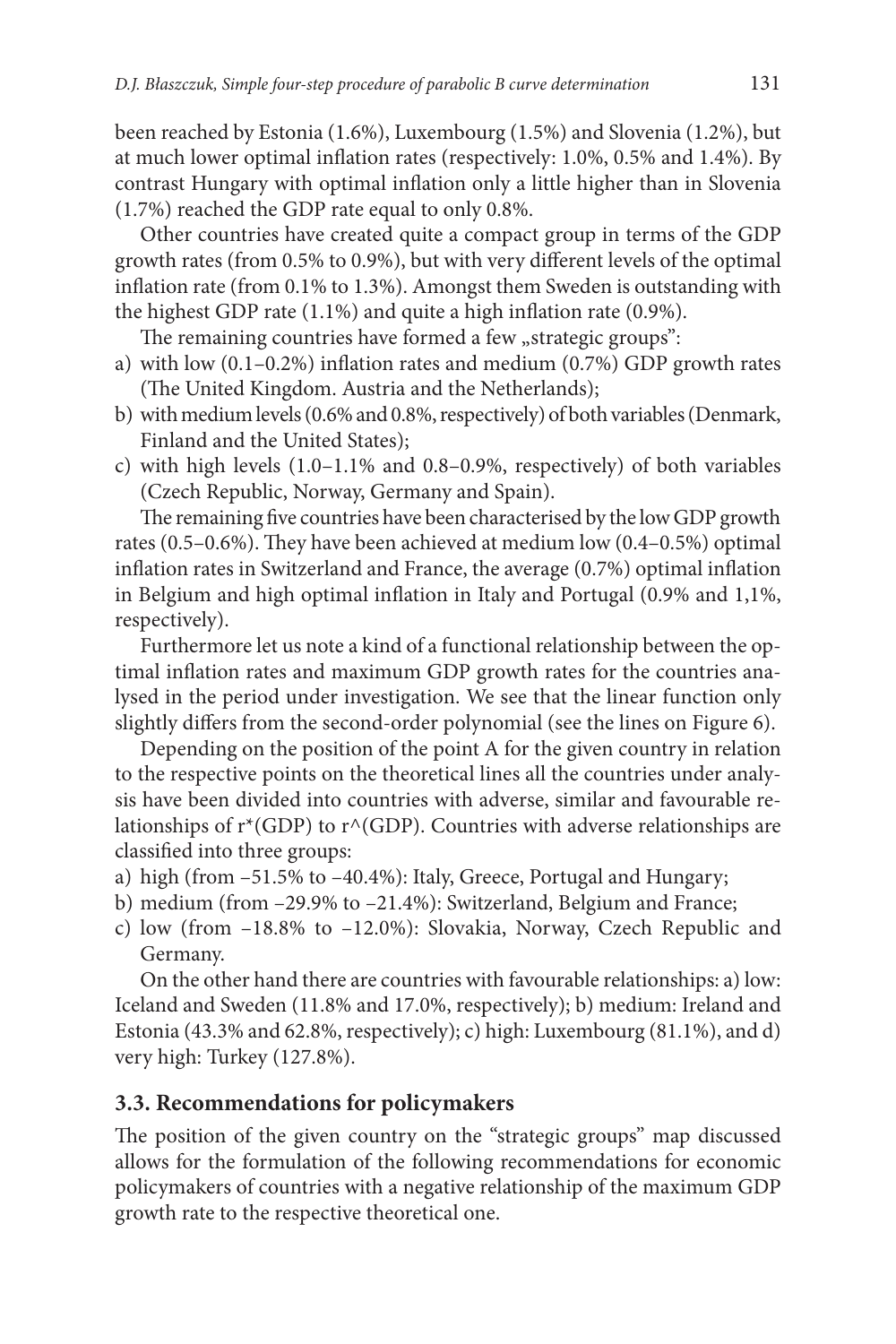

Symbols of countries are explained in column 1 of Appendix

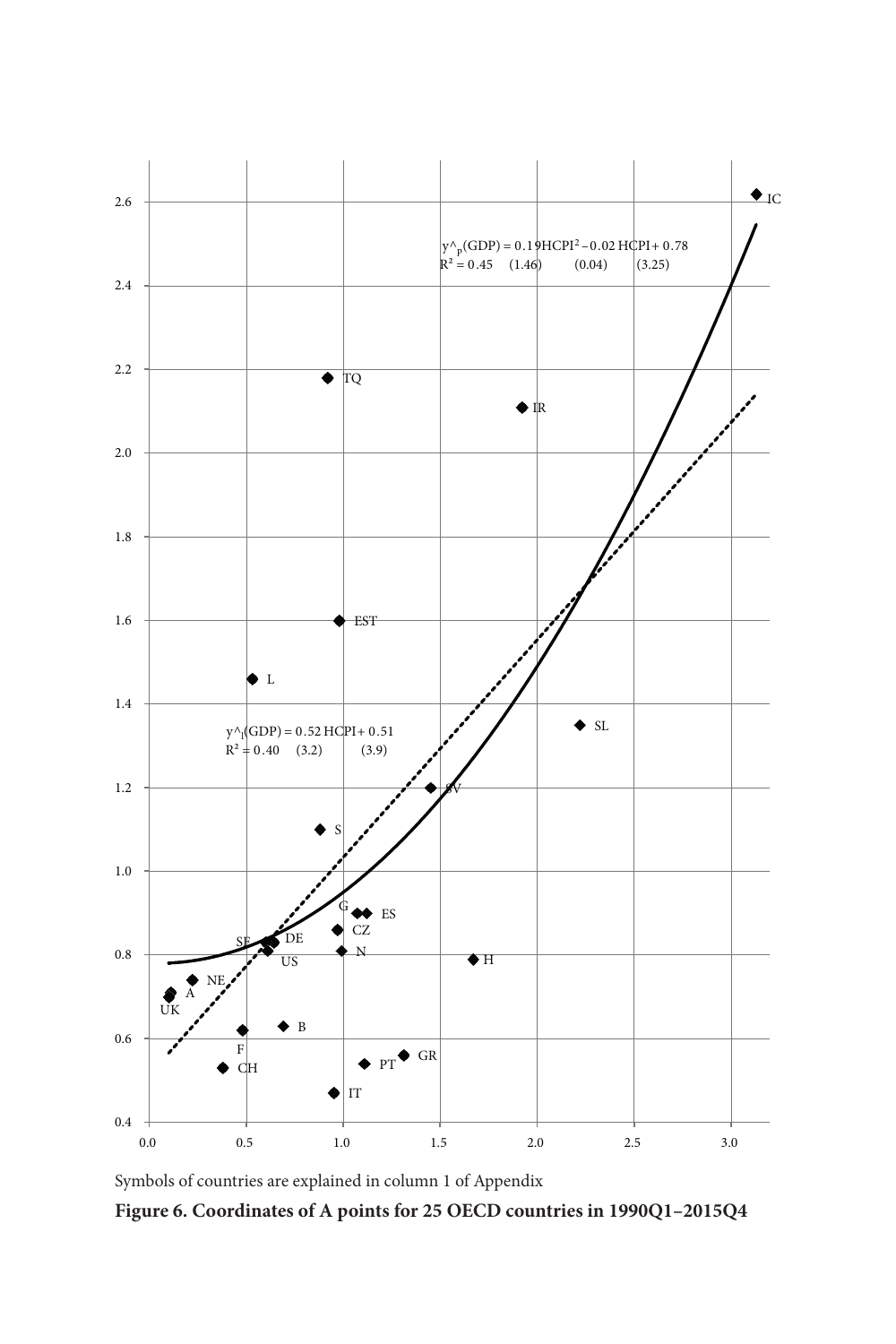As a rule economic policymakers of the countries with similar and the more unfavourable relationships should analyse carefully the economic policy measures applied in countries with similar optimal inflation rates but much higher GDP growth rates and possibly use at least some of them. In particular politicians of six countries (Switzerland, France, Finland, the United States, Denmark and Belgium) with optimal inflation in the range of 0.4%-0.6% and a maximum GDP growth rate equal to 0.5–0.8% should study thoroughly the economic policy solutions applied in Luxembourg ( $r^{*}(p) = 0.53$ ;  $r^{*}(GDP) = 1.46$ ). For politicians of the following seven countries (Sweden, Italy, the Czech Republic, Norway, Germany, Portugal and Spain) with optimal inflation in the range of 0.9–1.1% and a GDP growth rate from 0.5% to 1.1%, the points of reference should be the measures applied in Estonia (1.0% and 1.6%, respectively) and even in Turkey (0.9% and 2.2%, respectively). In addition the economic politicians of Hungary (1.7% and 0.8%, respectively) and Slovakia (2.2% and 1.35%, respectively) should consider carefully the economic policy solutions applied in Ireland (1.9% and 2.1%, respectively). Finally the economic policymakers of Greece (1.3% and 0.6%, respectively) should be interested in the economic policy solutions in Spain (1.1% and 0.9%, respectively) and Slovenia (1.4% and 1.2%, respectively).

### **Conclusions**

The results of research confirm, in general, that in the last decade of the 20th century and at the beginning of the 21st century (including 2015), the relationships between inflation rates and GDP growth rates in OECD countries for which data on HCPI were available in early 2016 were, approximately, parabolic, or generally speaking, non-monotonic and concave. However the shapes and locations of the parabola in a rectangular Cartesian coordinate system for the different countries were different, sometimes very different. As a result the coordinates of the point A are different (sometimes very different). Thus a hypothesis on the need to research every country separately turned out to be true.

From the economic point of view the results obtained differ only slightly from the results obtained in the previous study. First, in the previous investigation results for six countries were vague: for Poland, Denmark, Iceland and Sweden the B curve was convex and for the Netherlands and the United Kingdom the coordinates of  $r^*(p)$  were outside the volatility range of HCPI. Secondly, the coordinates of the corresponding A points for other countries differ, on the whole, to only a small extent.

The results of the current study are more reliable. Firstly, numbers of observations in the previous study were usually significantly smaller. As one knows from the theory of statistics an increase in the number of observations when it is low, increases the reliability of the results. On the other hand, if it is large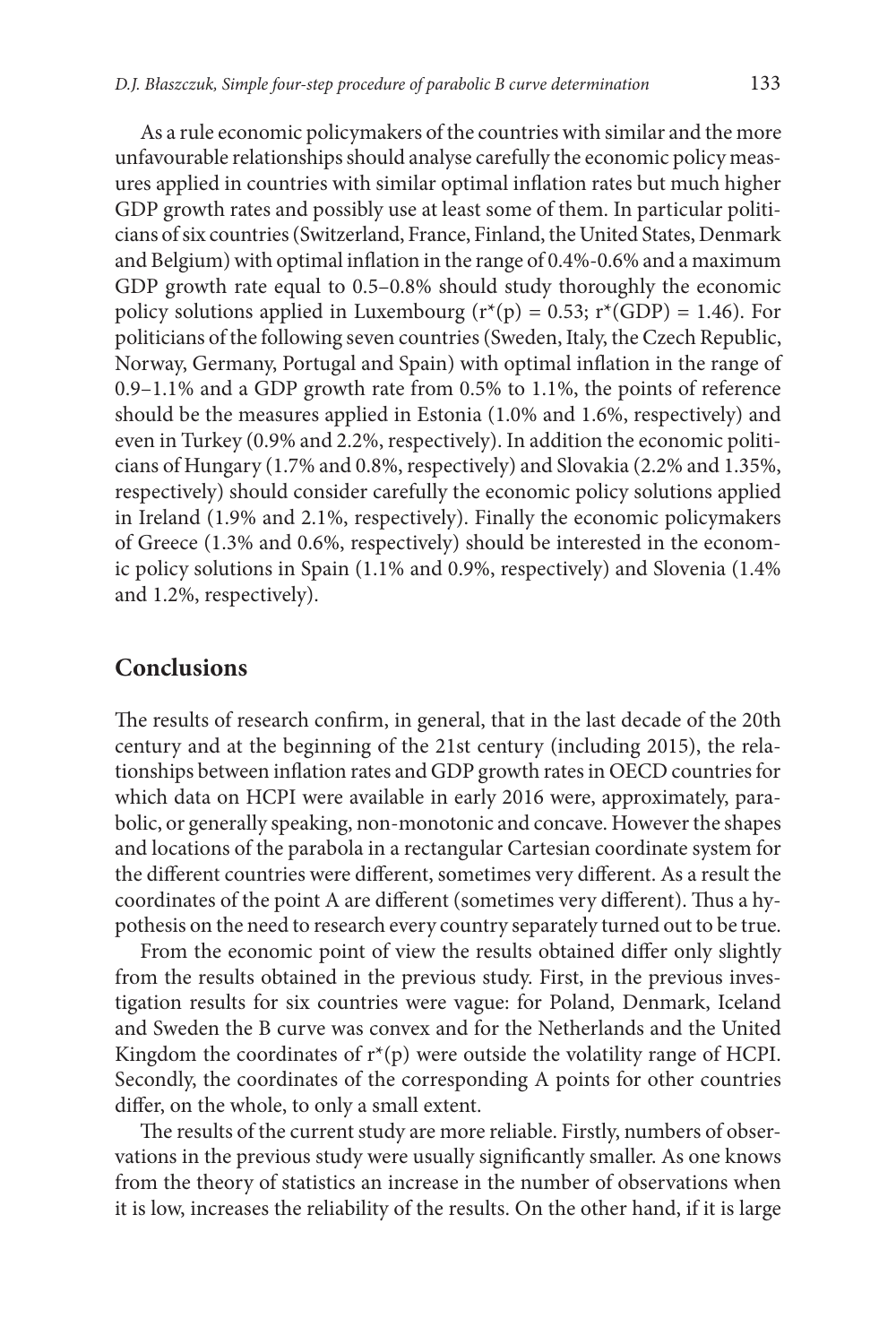it may impair their credibility due to the increase of the range of variation of the analysed variables (eg. the case of Turkey). The first case strongly prevailed in the present study.

Secondly, the formal results indicate the superiority of the current study. Currently the values of the determination coefficients range within 0.5–0.8 by, generally, 70–80 degrees of freedom. They are relatively high considering that the models have (formally) only two explanatory variables (the inflation rate and its square). In addition the estimates of structural parameters are statistically significant. Such good results were obtained thanks to the use of the simple four-step procedure. Its essence is to eliminate the impact of outlying observations. This procedure can be used to determine the relationship between any variables.

In addition we have divided the countries analysed into different (sometimes very different) "strategic groups" depending on the optimal rates of inflation and the maximum GDP growth rates. Then we discovered the stochastic relationship for these countries the maximum levels of the GDP growth rate and the corresponding levels of optimal inflation. Next we have classified the countries analysed into a number of groups according to the relationship between the maximum GDP growth rate and the theoretical one. Finally we have formulated recommendations for economic policymakers of countries for which these relationships are less than or close to 1.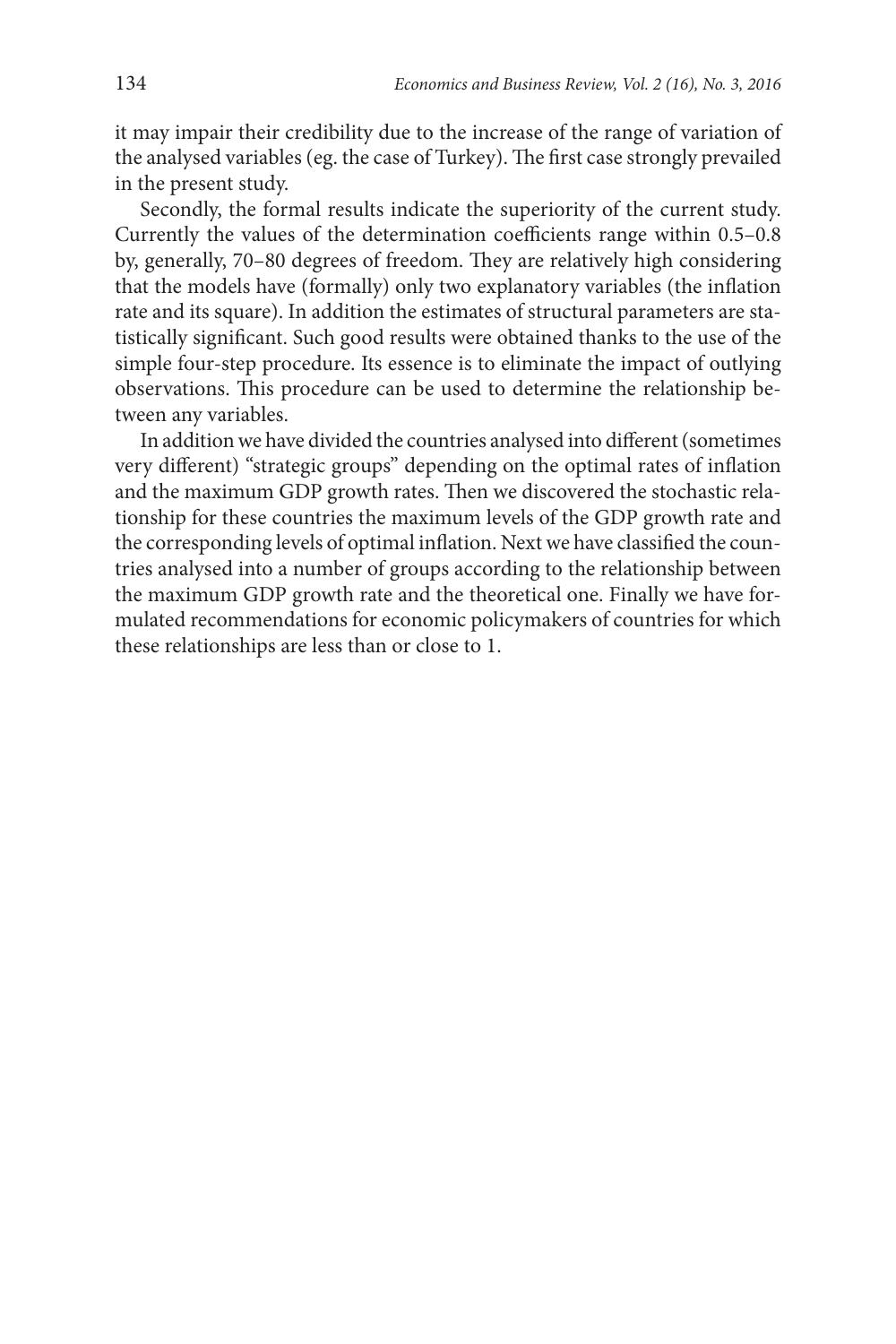Numbers of observations, values of R<sup>2</sup> for the linear SAS functions and the parabolic B curves and the values of the optimal inflation and the **Numbers of observations, values of R2 for the linear SAS functions and the parabolic B curves and the values of the optimal inflation and the**  corresponding values of the maximum GDP growth rate for analysed OECD countries in 1990Q1-2015Q4 **corresponding values of the maximum GDP growth rate for analysed OECD countries in 1990Q1–2015Q4**

|                                                                                                                                                                                                                    |                          | Number of observation | S,              |        |        | R <sup>2</sup> for linear functions |        |        | $R2$ for parabolas |        |        |           | <b>HCPI</b> |         |           | $*(GDP)$ |        |
|--------------------------------------------------------------------------------------------------------------------------------------------------------------------------------------------------------------------|--------------------------|-----------------------|-----------------|--------|--------|-------------------------------------|--------|--------|--------------------|--------|--------|-----------|-------------|---------|-----------|----------|--------|
| Country                                                                                                                                                                                                            |                          | ц, ш                  | R               | -      | Ξ      | Ξ                                   | $\geq$ |        | Ξ                  | Ë      | $\geq$ |           | п, ш        | $\geq$  |           | ц, ш     | $\geq$ |
| A Austria                                                                                                                                                                                                          | 104                      | 96                    | Ë               | 0.01   | 0.00   | 0.02                                | 0.00   | 0.02   | 0.07               | 0.29   | 0.71   | 0.78      | 0.27        | 0.11    | 0.58      | 0.67     | 0.71   |
| <b>B</b> Belgium                                                                                                                                                                                                   | 104                      | 99                    | 89              | 0.00   | 0.03   | 0.07                                | 0.19   | 0.05   | 0.17               | 0.48   | 0.75   | 0.63      | 0.70        | 0.69    | 0.54      | 0.63     | 0.63   |
| CZ Czech Republic                                                                                                                                                                                                  | 86                       | 73                    | 59              | 0.00   | 0.01   | 0.02                                | 0.12   | 0.01   | 0.08               | 0.19   | 0.49   | 1.47      | 1.34        | 0.97    | 0.71      | 0.70     | 0.86   |
| DE Denmark                                                                                                                                                                                                         | 103                      | 88                    | $63\,$          | 0.02   | 0.01   | 0.02                                | 0.19   | 0.02   | 0.04               | 0.16   | 0.63   | 6.77      | 0.61        | 0.64    | 1.37      | 0.55     | 0.83   |
| <b>EST</b> Estonia                                                                                                                                                                                                 | $\overline{\phantom{0}}$ | 67                    | $62\,$          | 0.01   | 0.01   | 0.01                                | 0.01   | 0.14   | 0.39               | 0.49   | 0.55   | 1.20      | 0.98        | 0.98    | 1.39      | 1.76     | 1.60   |
| SF Finland                                                                                                                                                                                                         | 103                      | 92                    | 89              | 0.00   | 0.00   | 0.01                                | (0.03) | 0.06   | 0.26               | 0.46   | 0.68   | 0.69      | 0.64        | 0.60    | 0.64      | 0.96     | 0.83   |
| F France                                                                                                                                                                                                           | 104                      | 24                    | 93              | 0.01   | 0.04   | 0.07                                | 0.07   | 0.19   | 0.34               | 0.65   | 0.69   | 0.46      | 0.47        | 0.48    | 0.55      | 0.61     | 0.62   |
| G Germany                                                                                                                                                                                                          | 104                      | 95                    | $\infty$        | 0.01   | 0.04   | 0.11                                | 0.13   | 0.06   | 0.15               | 0.38   | 0.46   | 0.90      | 1.07        | 1.07    | 0.59      | 0.89     | 0.90   |
| GR Greece                                                                                                                                                                                                          | 104                      | 98                    | $\sqrt{6}$      | 0.00   | (0.04) | (0.08)                              | (0.06) | (0.00) | 0.11               | 0.23   | 0.42   | $-768.75$ | 0.84        | 1.31    | 23.53     | 0.53     | 0.56   |
| H Hungary                                                                                                                                                                                                          | 83                       | $78$                  | 54              | (0.00) | (0.02) | (0.04)                              | (0.26) | 0.01   | 0.06               | 0.12   | 0.51   | 2.38      | 2.07        | 1.67    | 0.59      | 0.77     | 0.79   |
| IC Iceland                                                                                                                                                                                                         | 103                      | 89                    | 77              | (0.00) | 0.02   | 0.05                                | 0.20   | (0.00) | 0.05               | 0.13   | 0.54   | 4.61      | 2.90        | 3.13    | 0.31      | 1.49     | 2.62   |
| IR Ireland                                                                                                                                                                                                         | 103                      | 92                    | 88              | 0.03   | 0.17   | 0.38                                | 0.55   | 0.04   | 0.19               | 0.43   | 0.63   | 1.52      | 1.89        | 1.92    | 1.41      | 1.92     | 2.11   |
| IT Italy                                                                                                                                                                                                           | 104                      | 95                    | $90\,$          | 0.05   | 0.08   | 0.20                                | 0.23   | 0.09   | 0.22               | 0.59   | 0.75   | 1.15      | 1.05        | 0.95    | 0.34      | 0.47     | 0.47   |
| L Luxembourg                                                                                                                                                                                                       | 103                      | $100\,$               | $\infty$        | (0.01) | (0.02) | (0.07)                              | (0.00) | 0.04   | 0.12               | 0.35   | 0.69   | 0.35      | 0.37        | 0.53    | 117       | 1.46     | 1.46   |
| NE Netherlands                                                                                                                                                                                                     | 104                      | 94                    | 93              | (0.00) | (0.03) | (0.18)                              | (0.16) | 0.01   | 0.09               | 0.53   | 0.59   | 0.24      | 0.16        | 0.22    | 0.55      | 0.75     | 0.74   |
| N Norway                                                                                                                                                                                                           | 104                      | 104                   | $\infty$        | 0.00   | 0.00   | 0.02                                | 0.14   | 0.01   | 0.01               | 0.06   | 0.35   | 0.91      | 0.91        | 0.99    | 0.65      | 0.65     | 0.81   |
| PL Poland                                                                                                                                                                                                          | 82                       | $\mathcal{P}$         | $66$            | 0.06   | 0.12   | 0.22                                | 0.50   | (0.09) | (0.13)             | (0.24) | (0.53) | 0.90      | $-0.98$     | $-1.56$ | 0.87      | 0.89     | 0.89   |
| PT Portugal                                                                                                                                                                                                        | 103                      | 87                    | 77              | 0.01   | (0.00) | (0.00)                              | (0.02) | 0.02   | 0.34               | 0.58   | 0.71   | 2.06      | 1.10        | $\Xi$   | 0.49      | 0.61     | 0.54   |
| SL Slovak Republic                                                                                                                                                                                                 | $\overline{5}$           | 83                    | $\mathcal{S}^8$ | (0.00) | (0.00) | (0.00)                              | (0.01) | 0.01   | 0.06               | 0.15   | 0.52   | 2.49      | 2.27        | 2.22    | 1.23      | 1.33     | 1.35   |
| SV Slovenia                                                                                                                                                                                                        | 82                       | $\approx$             | $\mathcal{O}$   | 0.04   | 0.15   | 0.23                                | 0.24   | 0.10   | 0.30               | 0.46   | 0.60   | 1.77      | 1.66        | 1.45    | 0.93      | 1.23     | 1.20   |
| ES Spain                                                                                                                                                                                                           | 104                      | 92                    | 84              | (0.02) | 0.11   | 0.18                                | 0.22   | 0.03   | 0.23               | 0.40   | 0.60   | 1.35      | 1.18        | 1.12    | 0.61      | 0.83     | 0.90   |
| S Sweden                                                                                                                                                                                                           | 103                      | 88                    | 79              | (0.01) | (0.00) | (0.00)                              | 0.01   | 0.05   | 0.22               | 0.36   | 0.70   | 0.96      | 1.35        | 0.88    | 0.63      | 1.04     | 1.10   |
| CH Switzerland                                                                                                                                                                                                     | 103                      | 34                    | 87              | 0.00   | (0.00) | (0.01)                              | 0.00   | 0.03   | 0.15               | 0.37   | 0.57   | 0.46      | 0.30        | 0.38    | 0.47      | 0.53     | 0.53   |
| TQ Turkey                                                                                                                                                                                                          | $(103)$ 54               | 55                    | 29              | (0.00) | 0.02   | 0.03                                | 0.24   | (0.00) | 0.02               | 0.04   | 0.29   | 4.18      | $-2.05$     | 0.92    | 1.06      | 1.77     | 2.18   |
| UK United Kingdom                                                                                                                                                                                                  | 104                      | 92                    | $88\,$          | (0.06) | (0.22) | (0.48)                              | (0.55) | (0.06) | 0.26               | 0.55   | 0.77   | 2535.00   | $-0.25$     | 0.10    | $-256.43$ | 0.77     | 0.70   |
| US United States                                                                                                                                                                                                   | 104                      | $100\,$               | 75              | 0.03   | (0.02) | (0.07)                              | (0.01) | 0.22   | 0.03               | 0.12   | 0.45   | 0.49      | 0.07        | 0.61    | 0.71      | 0.72     | 0.81   |
| Figures in parentheses in columns 5-12 correspond to the untypical slopes/shapes of the respective functions; figures in bold in columns 13-18 correspond to the unreliable<br>values of the respective variables. |                          |                       |                 |        |        |                                     |        |        |                    |        |        |           |             |         |           |          |        |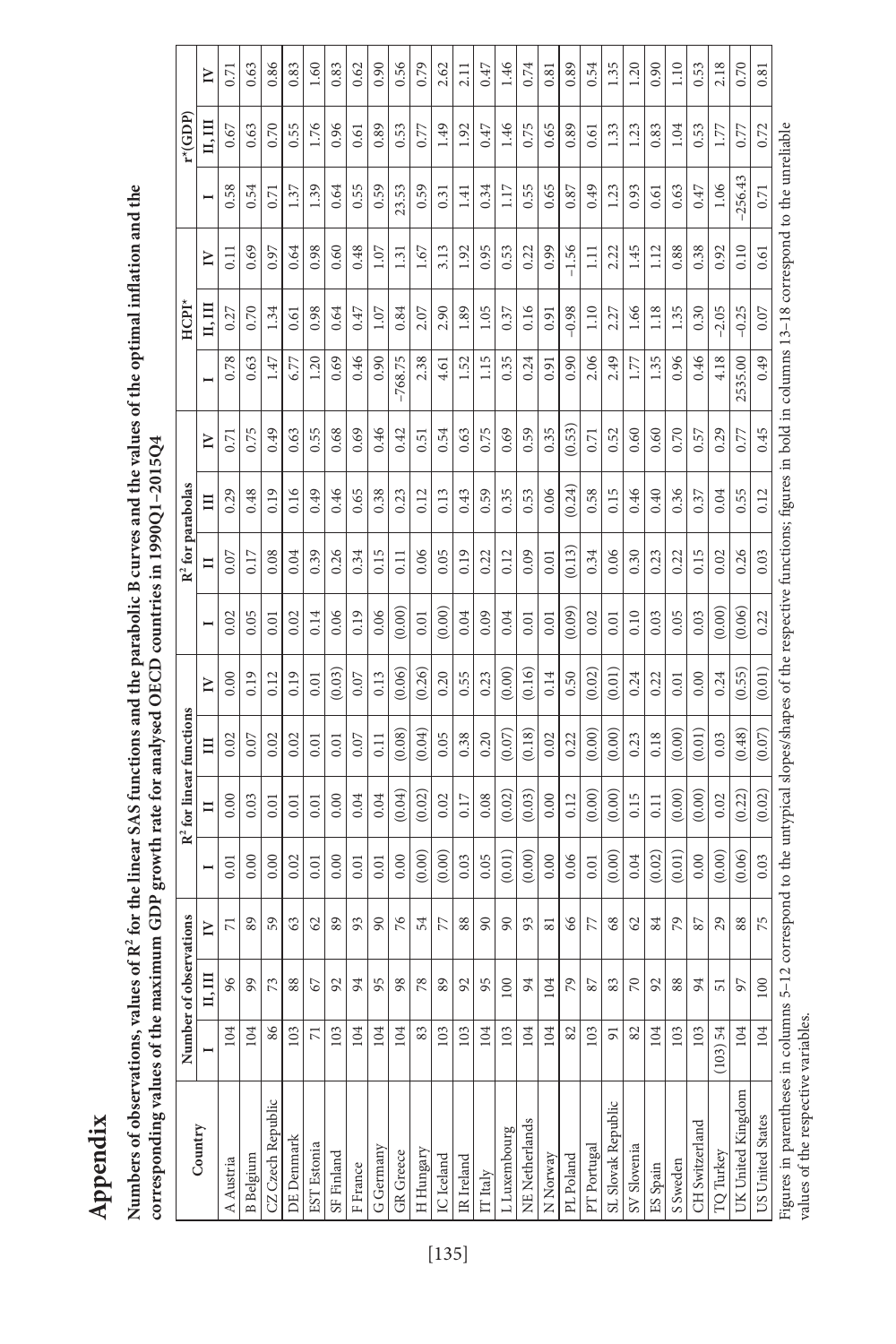### **References**

- Akerlof, G., Dickens, W., Perry, G., 1996, *The Macroeconomics of Low Inflation*, Brookings Paper on Economic Activity, no. 1: 1–76.
- Akerlof, G., Dickens, W., Perry, G., 2000, *Near-Rational Wage and Price Settings and the Long-Run Phillips Curve*, Brookings Paper on Economic Activity, no. 1: 1–60.
- Andersen, T.M., 2002, *Nominal Rigidities and the Optimal Rate of Inflation*, European Journal of Political Economy, vol. 18, no. 2: 375–389.
- Ball, L., Mankiw, N.G., Romer, D., 1988, *The New Keynesian Economics and the Output-Inflation Trade-off*, [http://www.brookings.edu/~/media/Projects/BPEA/1988–](http://www.brookings.edu/~/media/Projects/BPEA/1988-1/1988a_bpea_ball_mankiw_romer_akerlof_rose_yellen.PDF) [1/1988a\\_bpea\\_ball\\_mankiw\\_romer\\_akerlof\\_rose\\_yellen.PDF](http://www.brookings.edu/~/media/Projects/BPEA/1988-1/1988a_bpea_ball_mankiw_romer_akerlof_rose_yellen.PDF) [access: 16.09.2015].
- Baranowski, P., 2008a, *Optymalna stopa inflacji porównanie szacunków opartych na różnych klasach zależności funkcyjnej inflacja – wzrost*, Mathematical Economics, no. 5(12): 41–51.
- Baranowski, P., 2008b, *Problem optymalnej inflacji w modelowaniu wzrostu gospodarczego*, Wydawnictwo Biblioteka, Łódź.
- Barro, R.J., 1978, *Unanticipated Money, Output, and the Price Level in the United States,* Journal of Political Economy, vol. 86, no. 4: 549–580, [http://dash.harvard.edu/bit](http://dash.harvard.edu/bitstream/handle/1/3450988/Barro_UnanticipatedMoney.pdf?sequence=4)[stream/handle/1/3450988/Barro\\_UnanticipatedMoney.pdf?sequence=4](http://dash.harvard.edu/bitstream/handle/1/3450988/Barro_UnanticipatedMoney.pdf?sequence=4) [access: 15.09.2015].
- Barro, R., 1995, *Inflation and Economic Growth*, NBER Working Paper, no. 5326.
- Bednarczyk, J.L., 2011*, Hipoteza inflacji neutralnej a problemy wzrostu gospodarczego w krajach strefy euro*, Acta Universitatis Lodziensis, Folia Oeconomica, 248: 39–52.
- Bednarczyk, J.L., 2012, *Inflacja neutralna (NDEGRI) czy apriorycznie określony cel inflacyjny?*, in: Pyka, I., Cichorska, J. (red.), *Finanse w niestabilnym otoczeniu – dylematy i wyzwania. Bankowość*, Studia Ekonomiczne, Uniwersytet Ekonomiczny w Katowicach, Zeszyty Naukowe Wydziałowe, 105: 17–24.
- Błaszczuk, D.J., 2014, *Economic Policy Targets: Relationships between Inflation Rates and GDP Growth Rates in OECD Countries in 1990–2013*, Acta Universitatis Lodziensis, Folia Oeconomica no. 6(309): 43–74.
- Błaszczuk, D.J., 2015a, *Short Term Aggregated Supply Curves for OECD Countries in 1991–2013*, Quantitative Methods in Economics, vol. XVI, no. 1: 37–52.
- Błaszczuk, D.J., 2015b, *Zależność między celami polityki gospodarczej. Stopa inflacji a stopa bezrobocia w krajach OECD w latach 1990–2013*, in: Appenzeller, D. (red.), *Matematyka i informatyka na usługach ekonomii. Analityka gospodarcza. Metody i narzędzia*, Wydawnictwo Uniwersytetu Ekonomicznego w Poznaniu, Poznań: 9–27.
- Błaszczuk, D.J., 2015c*, Zależności między celami polityki gospodarczej. Teoria i praktyka krajów OECD*, Akademia Finansów i Biznesu Vistula, Warszawa.
- Ciccarelli, M., Mojon, B., 2010, *Global Inflation*, The Review of Economics and Statistics, vol. 92, no. 3: 524–535.
- Devereux, M., Yetman, J., 2002, *Menu Costs and the Long-run Output-Inflation Trade off*, Economic Letters, vol. 76, iss. 1: 95–100.
- Diamond, P., 1993, *Search, Sticky Prices, and Inflation*, Review of Economic Studies, vol. 60, iss. 1: 53–68.
- Gamber, E.N., 1996, *Empirical Estimates of the Short-Run Aggregate Supply and Demand Curves for the Post-War, U. S. Economy*, Southern Economic Journal, vol. 62, no. 4: